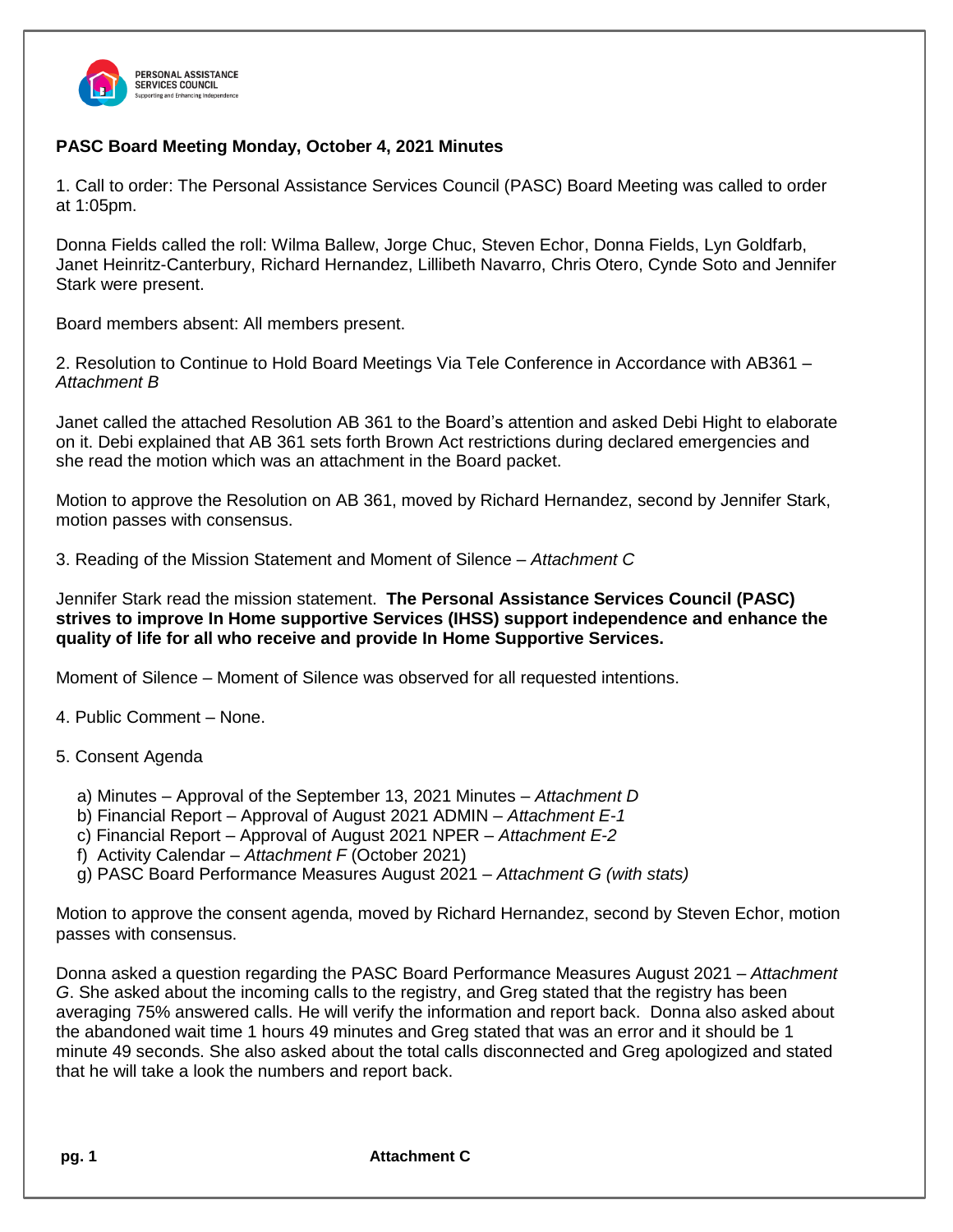Lyn Goldfarb commended Willis Oliver for the Board minutes. She also asked about a meeting on the activity calendar labeled the Los Angeles County Commission on Aging and would like to know if there are talks about the new aging department and is this something that PASC regularly attends and what happens at this meeting. Greg stated that a PASC staff does attend this meeting but it does not discuss the new aging department other than trying to hire a new director to run that department. Greg also stated that he has spoken to several people trying to get information on the new department.

6. PASC Board Elections

Janet proposed the slate of officers below:

Chair – Cynde Soto Vice Chair – Janet Heinritz-Canterbury Secretary – Donna Fields Treasurer – Chris Otero Officer-at Large – Jorge Chuc

Janet called for each position and any new nominations from the floor.

Each person on the proposed slate of officers made a comment regarding their position and their willingness to serve if elected.

Donna called role for the slate as it stands and there were no objections and the above slate is approved unanimously.

- 7. Board Chair Report Janet Heinritz-Canterbury
	- a) General Comments/Board Comments:

Janet talked about how the PASC Board number one job is to educate the Board of Supervisors on IHSS and the problems that consumers are facing. She referred to the PASC Annual Report that was included in the Board packet and suggested that the Board read it and she emphasized that they read her letter and the letter from Greg regarding the issues that PASC faces. She noted that both letters talk about the provider shortage crisis and the need for PASC and IHSS to be included in the new Aging Department that is being created in LA County. She encouraged Board members to talk about the points in the letters with their Board of Supervisor and DPSS staff and their staff.

Janet also talked and read an insert about the provider shortage addressed in a study by the CEO's office in 2016 and presented to DPSS. She said the study, which was never discussed with PASC actually included recommendations that involved PASC. The study clearly shows the provider shortage and concludes that thousands of IHSS consumers are going without a provider because they can't find one. She also stated that in January 2013, 5% of the IHSS caseloads in LA County had no providers and that was close to 10,000 people and that PASC was not involved nor notified of this information. She also expressed her frustration and asked Cynde how she would approach elected officials to talk about the provider shortage crisis. Cynde stated that telling her story, her personal situation regarding the issue of finding and keeping a provider is the best way to convey a message and people can relate.

Steven asked if a form or a questionnaire can be developed to get out to consumers to allow them to write down why they have lost their provider or why they are unable to find one.  $\frac{2}{3}$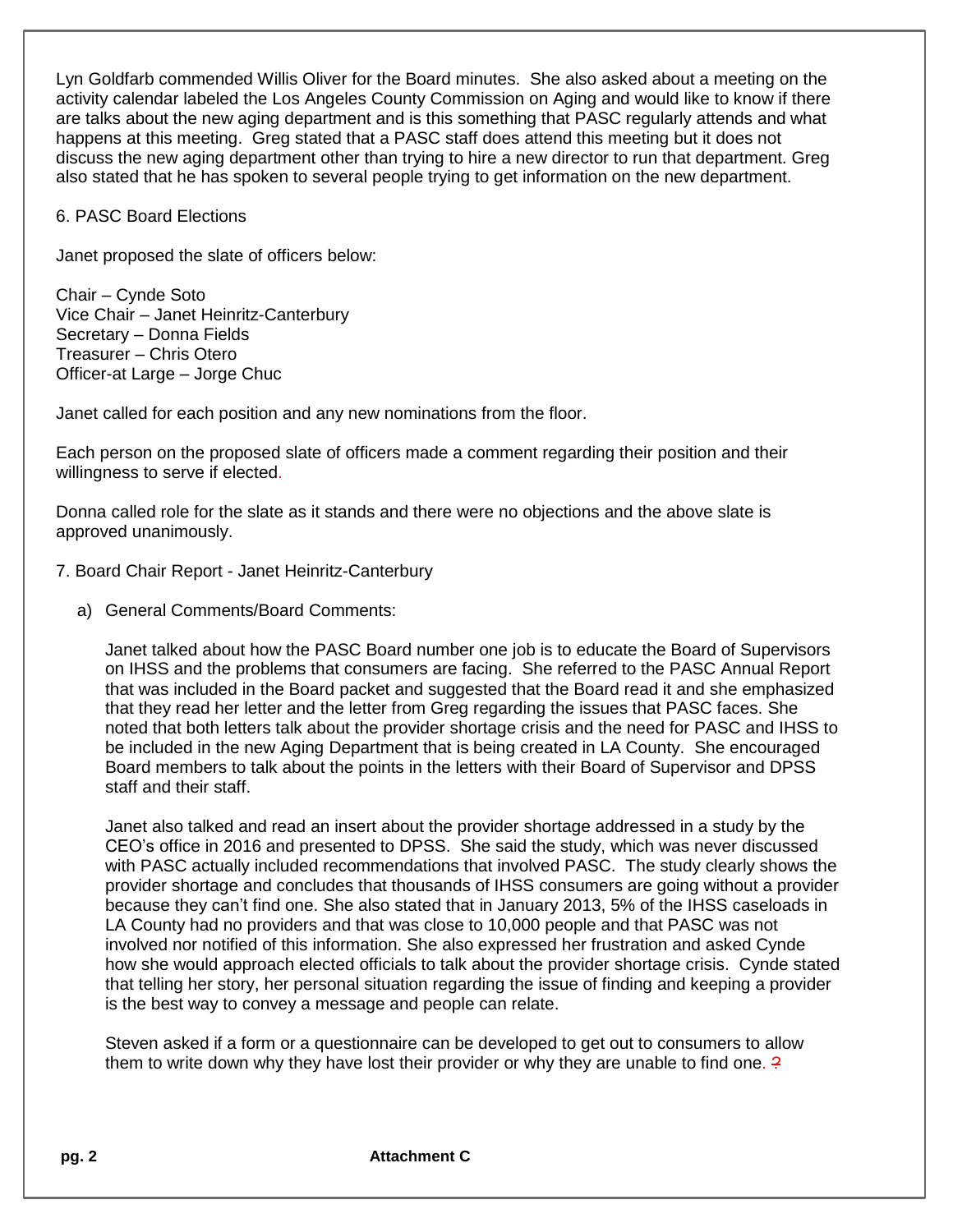Janet responded that there is something on the PASC website that asks people for their stories and she asked Greg if that page was still on the website and if he has heard any stories from people. Greg stated that he doesn't think so and that he would have to check. He also addressed Steven's question and stated that it is not a bad idea, and he referred back to his report in the PASC annual report as well as the California State Auditor Controller's Report regarding provider retention and other issues in 2020. He also stated that in 2016/2017 in the contract negotiation, DPSS did start to insist that PASC track certain things and PASC has tried to do that. However, he stated that the study was never presented to PASC and he mentioned PASC's funding issues. Janet added and commented that PASC is paid less per consumer hours than any other Public Authority in the state. Greg responded and stated that there are 2-3 other Public Authorities that get more funding than PASC for a variety of reasons such as LA County not investing in the registry and not allocating the money when their money could have increased the amount of money PASC would receive from federal and state sources. He also stated that PASC was allocated five cents per consumer hour. He also talked about how the LA county PA administration fund should be over 12 million dollars but receive about 4 million dollars and these are the issues.

Lyn talked about how PASC needs to be on public record with the BOS and believes that presenting stories and documentation is really important and should be presented at the BOS meetings. Janet stated that Greg has a request in to meet with the BOS and Greg stated that the meeting has been scheduled for Wednesday, October  $27<sup>th</sup>$  and Greg will report to the Board deputies. He also agreed with Lyn's statement and will strategize how to get into a BOS meeting. Lyn also asked if the cluster meeting will be on public record or if there are minutes and Greg stated that it is not a public meeting but there will be minutes.

Janet added and stated that all of the BOS deputies will be present at the cluster meeting and it will give PASC an opportunity to talk about PASC and the various issues with IHSS.

Cynde asked about the per case load cost and Greg talked about the Coordinated Care Initiative (CCI) and explained the state general funds which was unspent and how other PA's felt about LA County leaving unspent money. Greg also talked about the Maintenance of Effort (MOE) and the county contributions and how each county could increase their funding by 5% each of the 3 years of CCI. He stated that some counties took advantage of that 5% and LA County did not take advantage of the 5%. When the CCI ended, there were 7 public authorities that were receiving more funding than PASC. He also explained the change in the CCI and the MOE and how it affected the counties financially and he talked about the state and federal contributions and how LA county does not contribute to the PASC administration funds. He also talked about a lump sum of IHSS dollars that is divided between all of the PA's and some PA's get more in state funds than others.

Jennifer asked if there was a legitimate pathway to realignment and a legitimate claim to illustrate how PASC should be realigned in terms of other counties. Her second question is about the county's priorities for 2021 in their health programs which doesn't mention people with disabilities. She stated that we can go to the BOS public meetings and make public comment and she stated that before the BOS sets their budget, people with disabilities needs to be called out specifically in their priorities. Greg stated that the BOS are meeting virtually and we can look at the agenda and submit a public comment and make it virtual. When it opens up for in-person attendance, we can go into the BOS meetings and ask to make general comments that are not the agenda. Jennifer also asked if the staff has the bandwidth to give them notice before county board meetings and give the PASC Board members talking points. Greg stated that the Board of Supervisors meets every Tuesday and the Board agenda and links for making comments are posted on the website.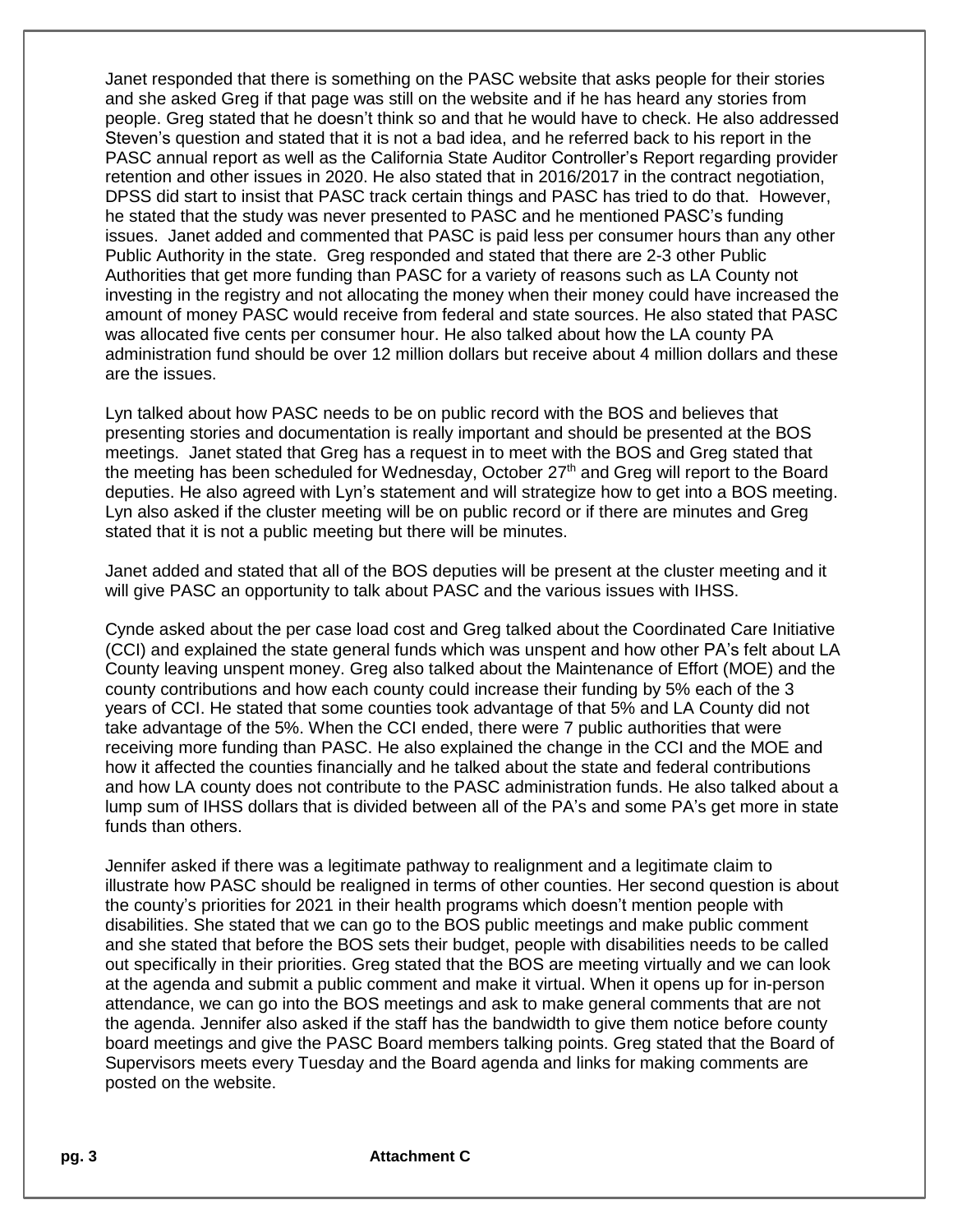Lillibeth asked about the funding per IHSS consumer and she thinks the message should be that consumers need the funding to improve the program and she referred to the registry and how it needs to be more funded and effective and to make a stronger case. Greg stated that the general admin fund funds the PASC registry and he explained what it is and what it does and doesn't fund.

Lyn suggested to organize a plan about going to every BOS public meetings and figure out what points should be covered and she also talked about the county non-contribution.

Lyn also suggested that we meet with our state senator and she stated that she will set a meeting with Senator Maria Elena Durazo and we can do a presentation to let her know what is happening. Greg stated that his recommendation is to focus on the county because the state will kick it back to the county and the county made the decision to cap the funding and slowly increased it. He stated that Lyn could talk to the state if she thinks it will pressure the county but his experience has been different. Lyn stated that it is not just about the funding it is about them understanding the issues and suggested that she would happy to set up a schedule for the BOS meetings. Janet added and talked about the new aging department.

Donna commented and agreed that we need to participate in the BOS meetings.

Chris stated that she thinks that it is important to be at the BOS meetings but we need to not only tell them the issues but give them the solution that we would like to see, at least a starting point to give them something to grasp on.

- 8. Executive Director's Report Greg Thompson
	- a) PASC Re-opening Updates Luis Bravo This was not discussed.
	- b) PASC Annual Report *Attachment H*

Greg brought to the PASC Board's attention the PASC Annual Report that was included in their Board packet and referred to it and expounded on it. He also talked about PASC's funding regarding the IT department.

Lyn asked about the CEO's report and asked that it be sent to her, and Janet stated that she will send it. Greg also stated if you click on the link in his report, it will take you to the California Controller Auditor's Report.

Greg also praised Julie Lieder and the other departments for the work that was done over the years regarding the annual report which has saved PASC a great deal of money by doing it inhouse.

Lillibeth asked about when they do a presentation to the BOS can that have a graphic presentation like the annual report and Greg said yes and talked about the CFL which shows the funding in IHSS.

Chris asked if Greg received any acknowledgments for the annual report and Greg stated that he has present it to the BOAS deputies and they have had questions and showed interests. He also clarified that PASC has been put on the agenda for the Board of Supervisor Deputy cluster meeting for October 27 where he will present the annual report.

**pg. 4 Attachment C**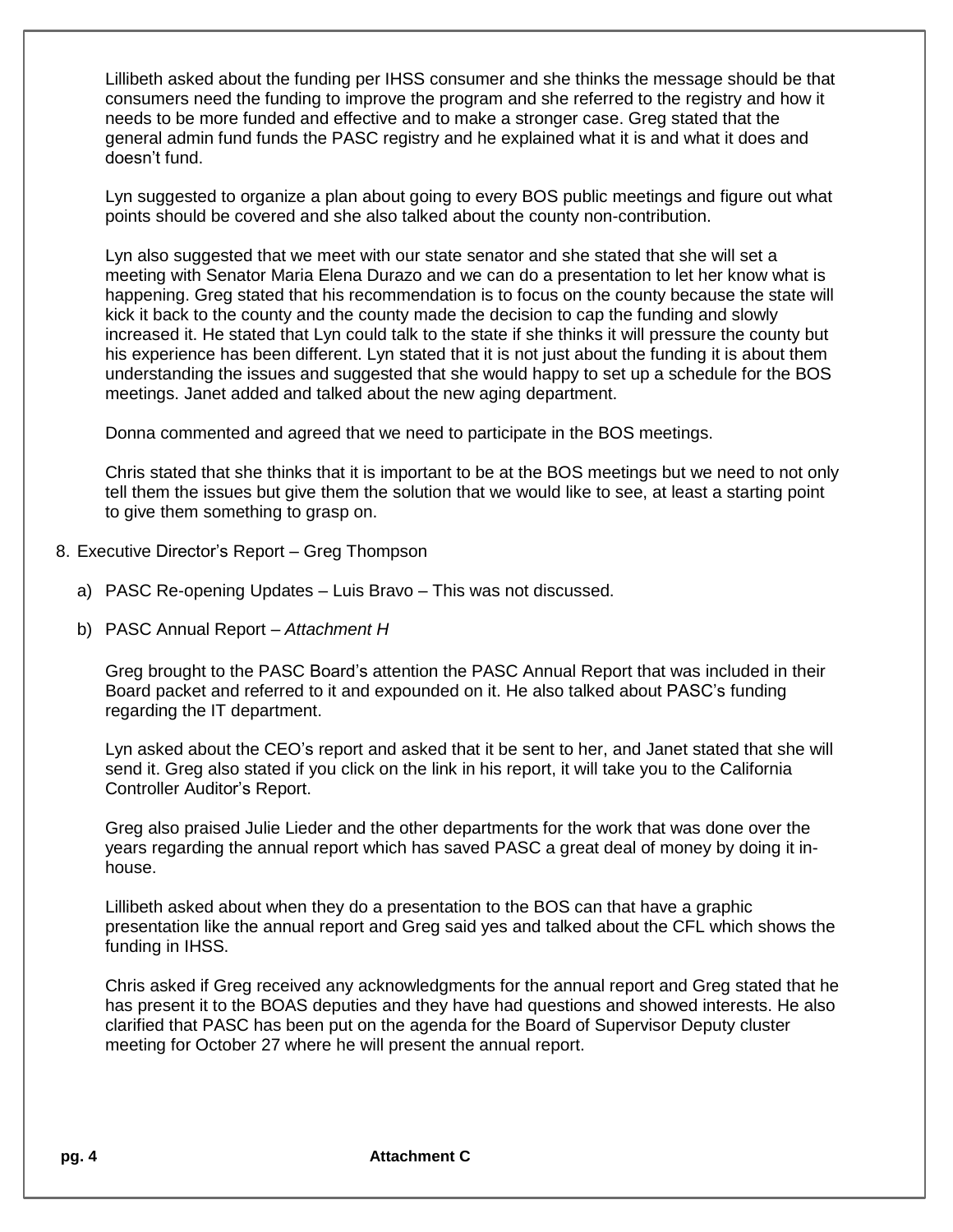Wilma commented and suggested they need to have more communication and connections with the BOS deputies. She also stated that she was not able to connect with them by phone and she agrees that PASC needs to be seen and heard. She also shared her thought about the PASC Board election process. Greg stated that he will ask Willis to send her the correct number of who appointed her. He also stated that we tried to get her to comment during the election and he apologized if there were any technical difficulties.

Greg also talked about the letter he received from DPSS last week regarding IHSS opening their offices to the public and wanted PASC to open its office on October 4<sup>th</sup>. PASC was already in its later phases of bringing in staff and PASC is currently open to the public.

Lillibeth asked about the membership with CAPA and how much of a robust discussion do we have regarding funding and if the other PA's are helping us and how does CAPA see PASC. Greg stated that we now have a base allocation and CAPA gets to divide the money up and the state comes up with an amount for all 58 county PA's. He explained that process and the methodology as well as he talked about the more recent increase that was given to PASC by the state and not by the county.

## 9. Legislative Update – Debi Hight

Debi talked about CDPH which issued a large public health order on September  $28<sup>th</sup>$ . One of the components to that order is to require all IHSS providers be vaccinated for COVID-19 and she explained the requirements and exemptions as well as the order itself. She also talked about the heroes pay for IHSS providers which will be state administered and coming through the American Rescue Plan Home and Community Based Services Funding that the state received. It will be a one-time \$500 payment to each current IHSS provider that provided IHSS services during the minimum of three months between March 2020 and December 2020. She also talked about items at the federal level and that they have postponed a vote on the reconciliation bill and the infrastructure bill. She also talked about the Better Jobs Better Care Act that was talked about at a prior Board meeting and the 400 billion dollars going into improving the quality of home and community-based services. This has been rolled into the reconciliation bill and it is now down to potentially 190 billion dollars. She also stated that it was supposed to be voted on but has been postponed until the end of October. Congress passed an emergency funding measure to keep the government open but they are still debating on the reconciliation bill. Debi also stated that she will be sending Janet an email regarding the social security administration payment increase to people who receive supplemental security income.

Janet asked Debi regarding the training money and Debi stated that its part of the American rescue plan and home and community-based services fund.

Steven asked for clarification regarding the mandate for IHSS providers to be vaccinated and Debi went over that mandate and the requirements for providers and consumers and the consequences. PASC is waiting on guidance from the state.

Donna talked about the reconciliation bill in Congress that she mentioned last month and stated that it is really important.

Lyn commented and stated that she thinks that maybe we need to be protesting this to the state and that it is putting a burden on the consumers and suggested that Debi write something on behalf of PASC to assert what the issues are and why this is not a good idea. Debi responded and asked Lyn for clarification that the county and PASC keep track of the data and notifying consumers? Lyn stated that for the vaccine mandate, it is hard and puts an unfair level of and potentially dangerous responsibility on the consumers and have IHSS certifying it instead.

## **pg. 5 Attachment C**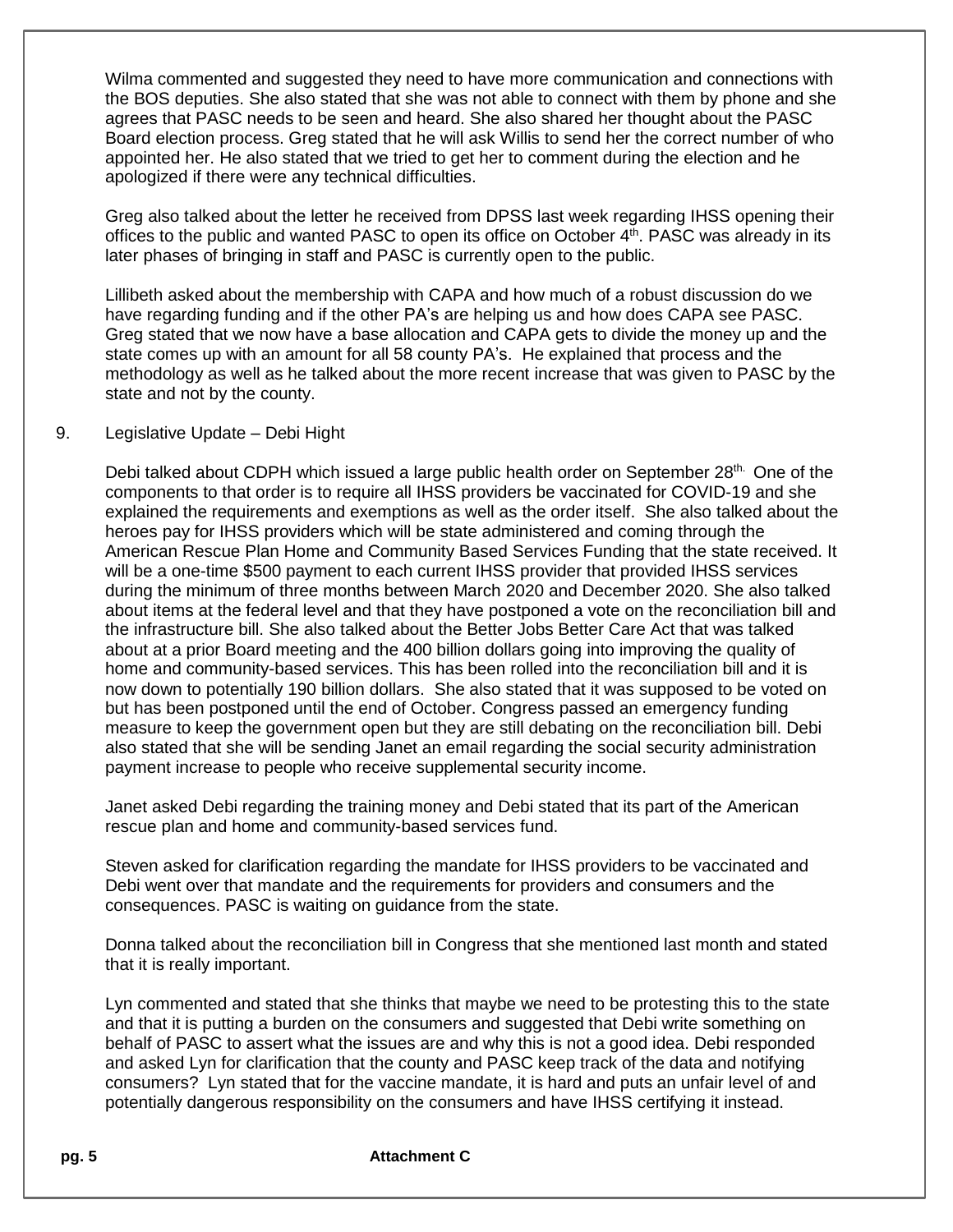Debi states that it is similar to the public health order and Janet added her comments that the IHSS consumer is the employer and any intrusion on this relationship threatens the model and she would be very uncomfortable to support this position.

Steven asked if there will be an official notification to provide us with the decision that was passed and Debi stated yes and it was issued by Department of Public Health on September 28<sup>th</sup> and she stated that Greg may know how people will be notified. Greg stated that the information will be on the portal and the guides will come from CDSS to DPSS. Greg also stated that a lot of consumers pushed for this and consumers tend to push back when you start to take responsibilities away from them and the Board can decide what position it wants to take but it would contradictory to the IP Mode to have PASC or DPSS to take the responsibility.

Chris agreed and gave comment and referred to the IP Mode and does not think that PASC should take a position.

Richard asked if the consumer does not want to get the vaccine, does the consumer need to make the provider get the vaccine? Greg stated that consumer can terminate the provider and it is a choice on both parts.

Jennifer asked for a point of order and stated that if the Board wanted to make a recommendation, it would have to be agendized first and Debi said yes. Jennifer also stated that the IP Mode falls in favor of the consumer being the employer.

Steven asked why does the language say it is mandatory when it is not and Janet stated that it is not being enforced but being put out there and consumers will enforce it how they choose.

Greg asked if DPSS had any thoughts that if there is a new provider, would the vaccination requirements fit there?

- 10. Report from SEIU 2015 Wendy Duchen/Vernita Randall: No Representative Present
- 11. DPSS: Ying Chan reported:

| <b>TOPIC</b>              | <b>UPDATE</b>                                                                                                                                                                                                                                                                                                                                                                                                                                               |
|---------------------------|-------------------------------------------------------------------------------------------------------------------------------------------------------------------------------------------------------------------------------------------------------------------------------------------------------------------------------------------------------------------------------------------------------------------------------------------------------------|
| <b>IHSS Helpline Data</b> | For the month of August 2021, the IHSS Helpline:<br>Received 129,795 calls with an average wait time 8:50 minutes.<br>Calls handled by Social Workers had an average wait time of 8:29<br>minutes.<br>Calls handled by Senior Clerks had an average wait time of 8:55<br>minutes.<br>General inquiries/calls:<br>o Case updates/changes.<br>Assessment/Reassessment<br>$\circ$<br>Payment/Timesheet issues.<br>$\circ$<br>Provider Enrollment.<br>$\bigcap$ |
| <b>IHSS Stats</b>         | IHSS Caseload as of September 2021:<br>Recipients: 239,525<br>≻<br>Providers: 193,943<br>➤                                                                                                                                                                                                                                                                                                                                                                  |

**pg. 6 Attachment C**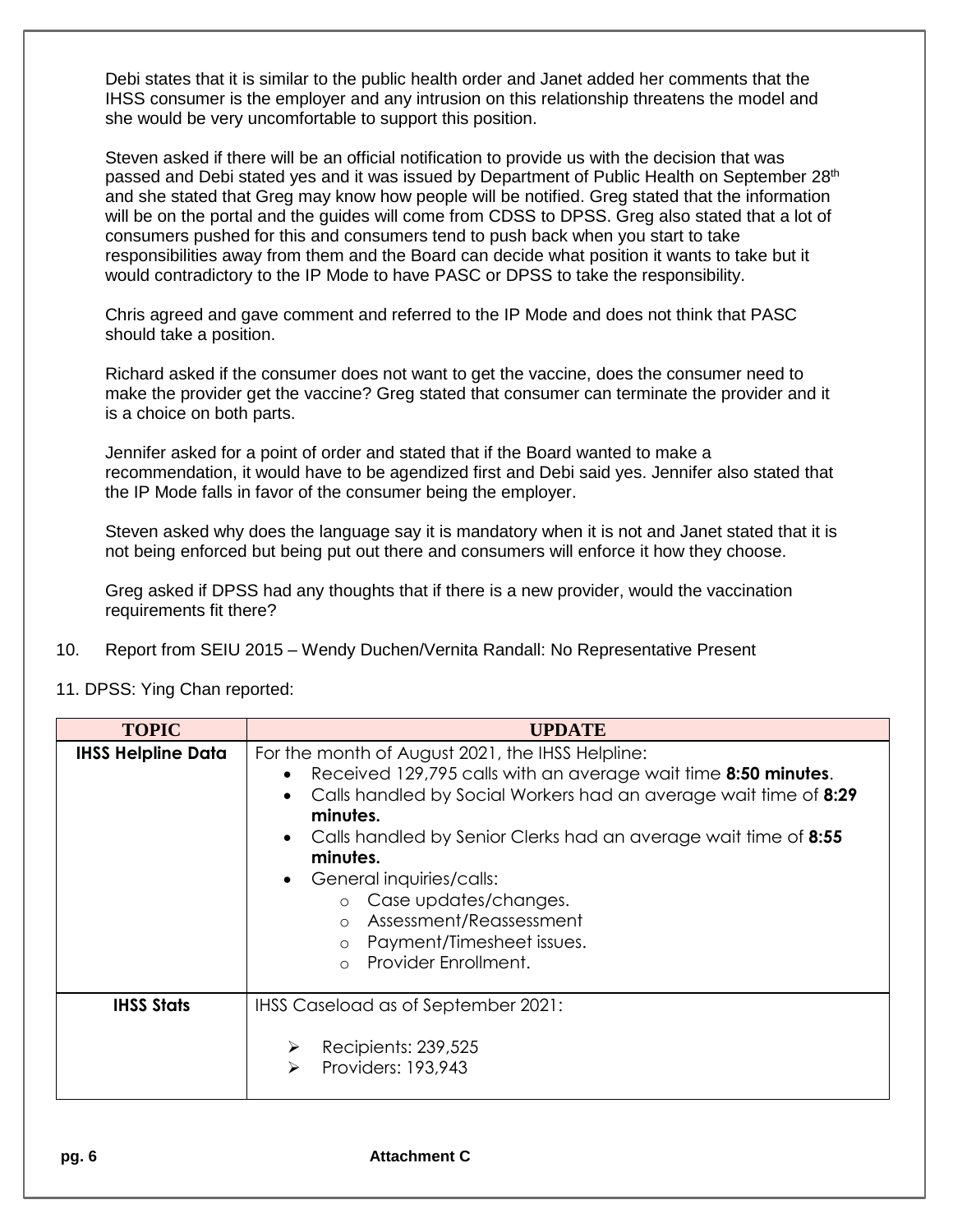| I have good news to report on our two vacancies:                                                                                                                                                                                                                                                                                                                                                                                                                                                                                                                                                                                                                                                                                                                                   |
|------------------------------------------------------------------------------------------------------------------------------------------------------------------------------------------------------------------------------------------------------------------------------------------------------------------------------------------------------------------------------------------------------------------------------------------------------------------------------------------------------------------------------------------------------------------------------------------------------------------------------------------------------------------------------------------------------------------------------------------------------------------------------------|
| Our Director has approved the selection to the Board and they are<br>pending final appointment by Board of Supervisor.                                                                                                                                                                                                                                                                                                                                                                                                                                                                                                                                                                                                                                                             |
|                                                                                                                                                                                                                                                                                                                                                                                                                                                                                                                                                                                                                                                                                                                                                                                    |
| We sent a text message to providers regarding the expiration of the IHSS<br>Provider Enrollment Requirements Waiver.                                                                                                                                                                                                                                                                                                                                                                                                                                                                                                                                                                                                                                                               |
| This waiver allowed the IHSS providers to receive a temporary exemption on<br>the following enrollment requirements because of the pandemic:                                                                                                                                                                                                                                                                                                                                                                                                                                                                                                                                                                                                                                       |
| Photocopying of original documentation to verify the prospective<br>provider's identity, such as identification or Social Security Number<br>(SSN); and                                                                                                                                                                                                                                                                                                                                                                                                                                                                                                                                                                                                                            |
| Signing of the IHSS Program Provider Enrollment Agreement (SOC<br>846).                                                                                                                                                                                                                                                                                                                                                                                                                                                                                                                                                                                                                                                                                                            |
| We did the one-time text campaign on Tuesday, September 28 <sup>th</sup> to remind<br>IHSS providers to complete their provider enrollment process. We then<br>received notification this past Thursday (9/30) that the State was extending<br>these requirements from September 30, 2021 to the end of the State of<br>Emergency. This was done because some counties are still closed at the<br>direction of the Board of Supervisors. So, any provider who previously has<br>not provided their verifying document's or the signed SOC 846, they have<br>until the end of the State of Emergency to provide to the county. However,<br>as we have reopened our doors, this 'waiver' will not be applied to<br>them. They will be required to provide these documents in person. |
| <b>PHILIPS Oxygen-Related Medical Device Recall Slider</b>                                                                                                                                                                                                                                                                                                                                                                                                                                                                                                                                                                                                                                                                                                                         |
| We received notification that the Medicare program recently issued a<br>consumer alert on a large recall by Phillips of a variety of oxygen-related<br>medical equipment, including C-PAP machines and other ventilators. The<br>alert tells consumers what to do if they use this equipment and explains<br>Medicare payment policies for replacement units. Phillips has set up a<br>website to provide more information. To assist in getting the word out, we<br>are developing a web slider that will run on our DPSS webpage for two<br>weeks.                                                                                                                                                                                                                               |
| Our department effectively reopened on October 1, 2021. The IHSS Regions<br>are open and are providing service to consumers and/or providers who<br>want in-person services. However, the offices are following the CDC and<br>DPH guidelines to limit lobby capacity (about 25% of normal capacity) and<br>to social distance. Provider enrollment/orientation will continue to be online,<br>until further notice. Recipients and providers can continue to contact the<br>IHSS Helpline for assistance. The IHSS Helpline hours are Monday thru Friday<br>from 8am – 5pm, 1-888-822-9622.                                                                                                                                                                                       |
|                                                                                                                                                                                                                                                                                                                                                                                                                                                                                                                                                                                                                                                                                                                                                                                    |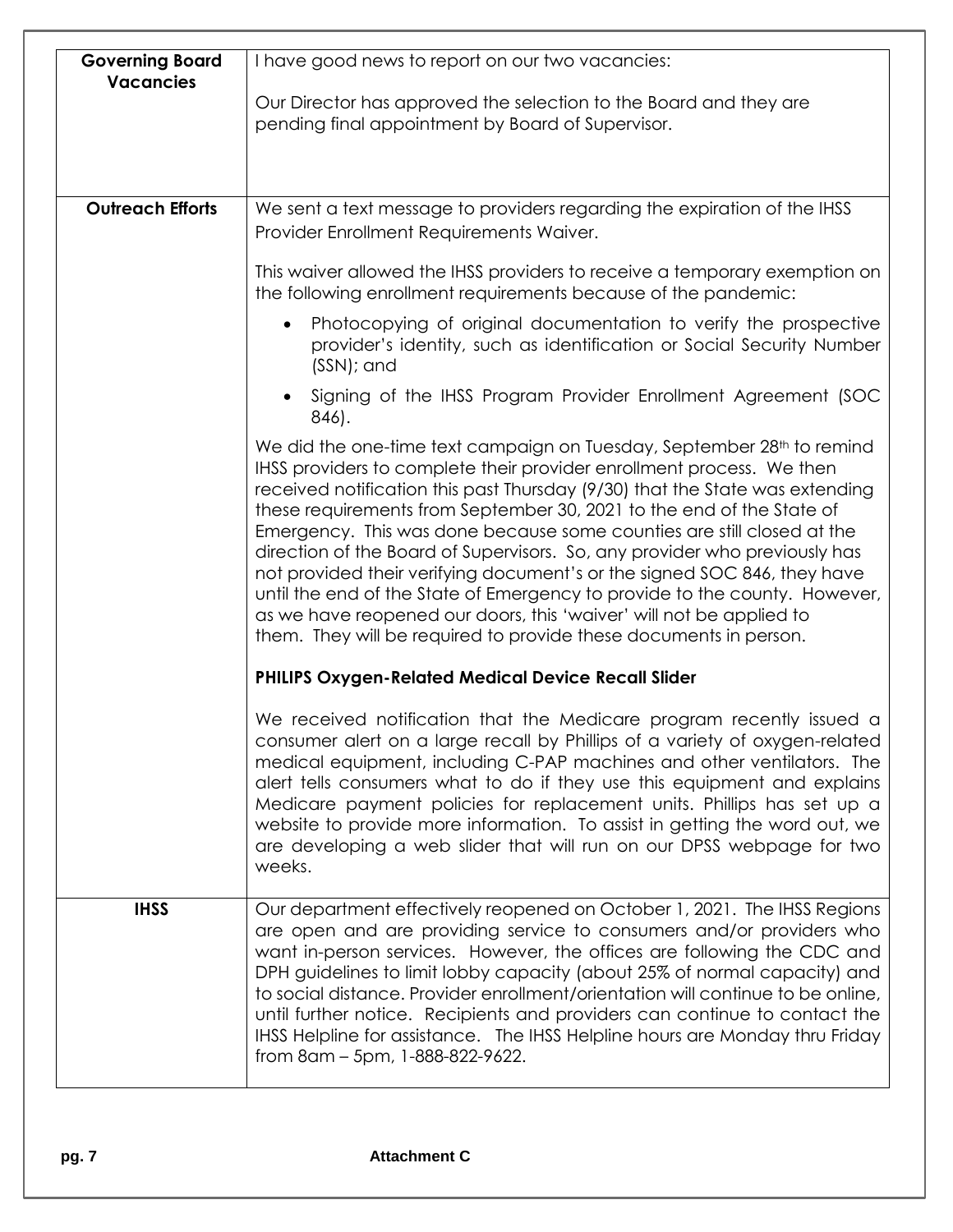Lillibeth asked when DPSS receives calls from IHSS consumers, how do they handle calls for abuse. Ying stated that they have channels if there is abuse going on, they have APS and they will make the referral and referral will be made to the appropriate agency based on the reports. Lillibeth also asked do they get help finding a replacement or are they on their own finding.

Ying reiterated what she stated above and she stated that the social workers do work with PASC in case of an emergency when there is no provider. There is the BUAP in place and the social workers to provide assistance in these situations to keep communication with the consumers as well as with the APS workers.

Janet asked for clarification on the provider waver and Ying reiterated what she stated in her report and explained further.

Greg asked Ying about new providers showing proof of vaccination and Ying stated that she is not aware of any new requirements on that part because at the end, DPSS is not the employers and the consumers are the employers and they are to track and monitor whether their providers have the vaccination card or not. She also stated that DPSS as well as PASC are not authorized to track and monitor the vaccination of the providers and this goes for new and existing providers. Janet asked about providers who are in the beginning stages of applying and does not have a consumer to work for. DPSS would have an opportunity to ask them or to enforce the rule and this is a way where the mandate can be used. Ying stated that DPSS is not doing that.

Lyn asked what is the difference the vaccination requirements and the CBI requirements and Ying stated she can only state what the policy is and she reiterated that it is not up to the county and PASC to monitor and track.

Cynde asked if DPSS can give notice to a new provider in writing regarding the vaccination mandate because they may not know and Ying stated she can take that question back because she is not sure and once she has an answer she will provide the answer to Janet.

Jorge stated that as a point to view as a consumer, this is something that can be brought up to the supervisors and he gave is opinion on this subject.

Lillibeth stated that it should be clear that it is a guidance, a guideline and the relationship between the consumers and the providers is delicate and gave her opinion.

- 12. Unfinished/Old Business None
- 13. New Business Future Agenda Items None
- 14. Closed Session –

Open Session –

15. Mission Moments – None

16. Adjournment – Janet Heinritz-Canterbury adjourned the meeting at 3:13pm.

Steven asked a question on behalf of Hunger In Action in regards to verifying if a consumer passed away. He stated that Hunger In Action tried to go to the county and the county would not release any information. Steven asked if a consumer has a provider, is there any reason that providers are not allowed or required to confirm if a consumer has past away to an outside party? Janet referred to the IP Mode and the relationship between the consumer and the provider.

**pg. 8 Attachment C**